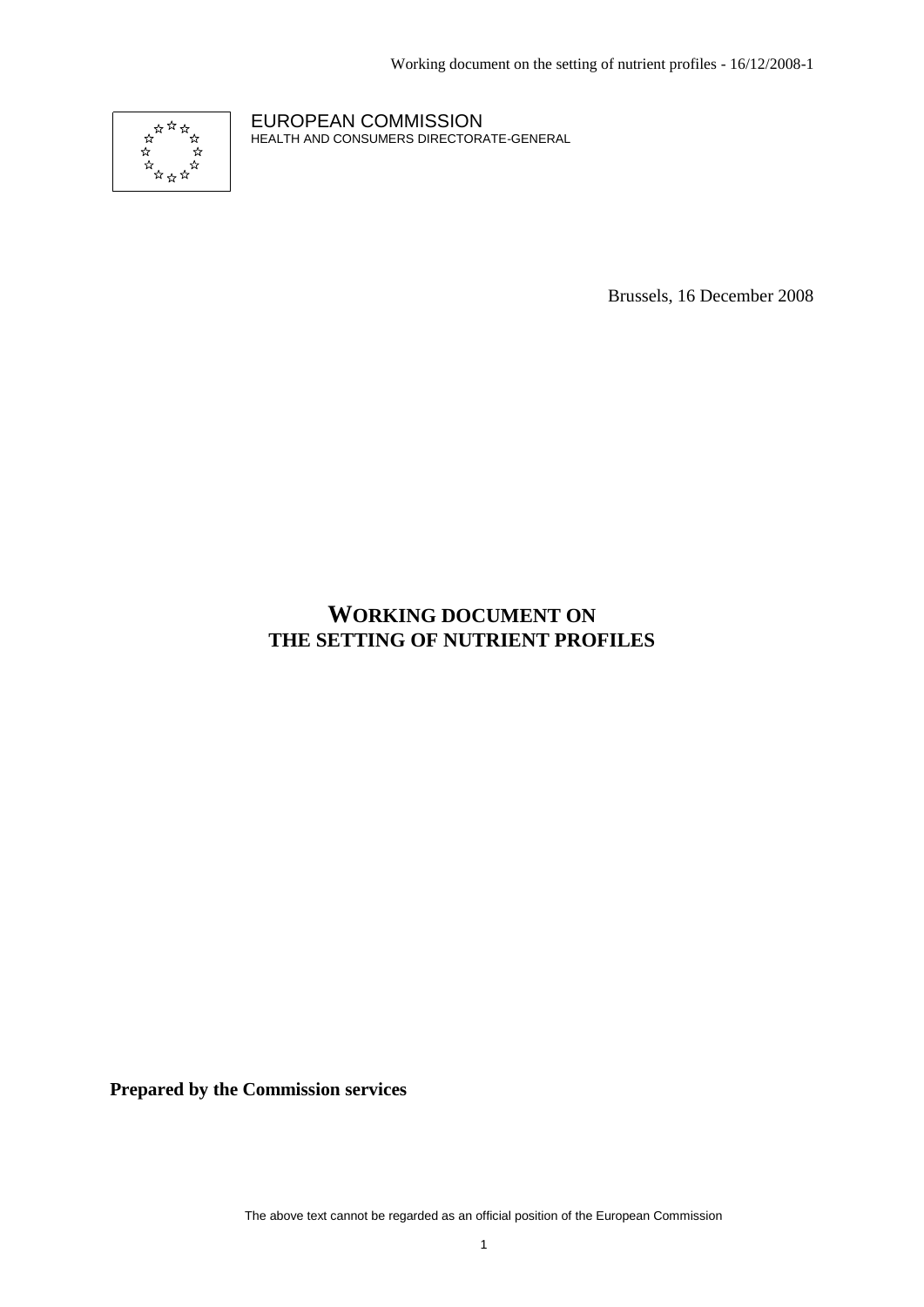# Table of content

| $\overline{4}$ . | SPECIFIC NUTRIENT PROFILES AND CONDITIONS OF USE, WHICH<br>FOOD OR CERTAIN CATEGORIES OF FOOD MUST COMPLY WITH IN |  |
|------------------|-------------------------------------------------------------------------------------------------------------------|--|
|                  |                                                                                                                   |  |
|                  |                                                                                                                   |  |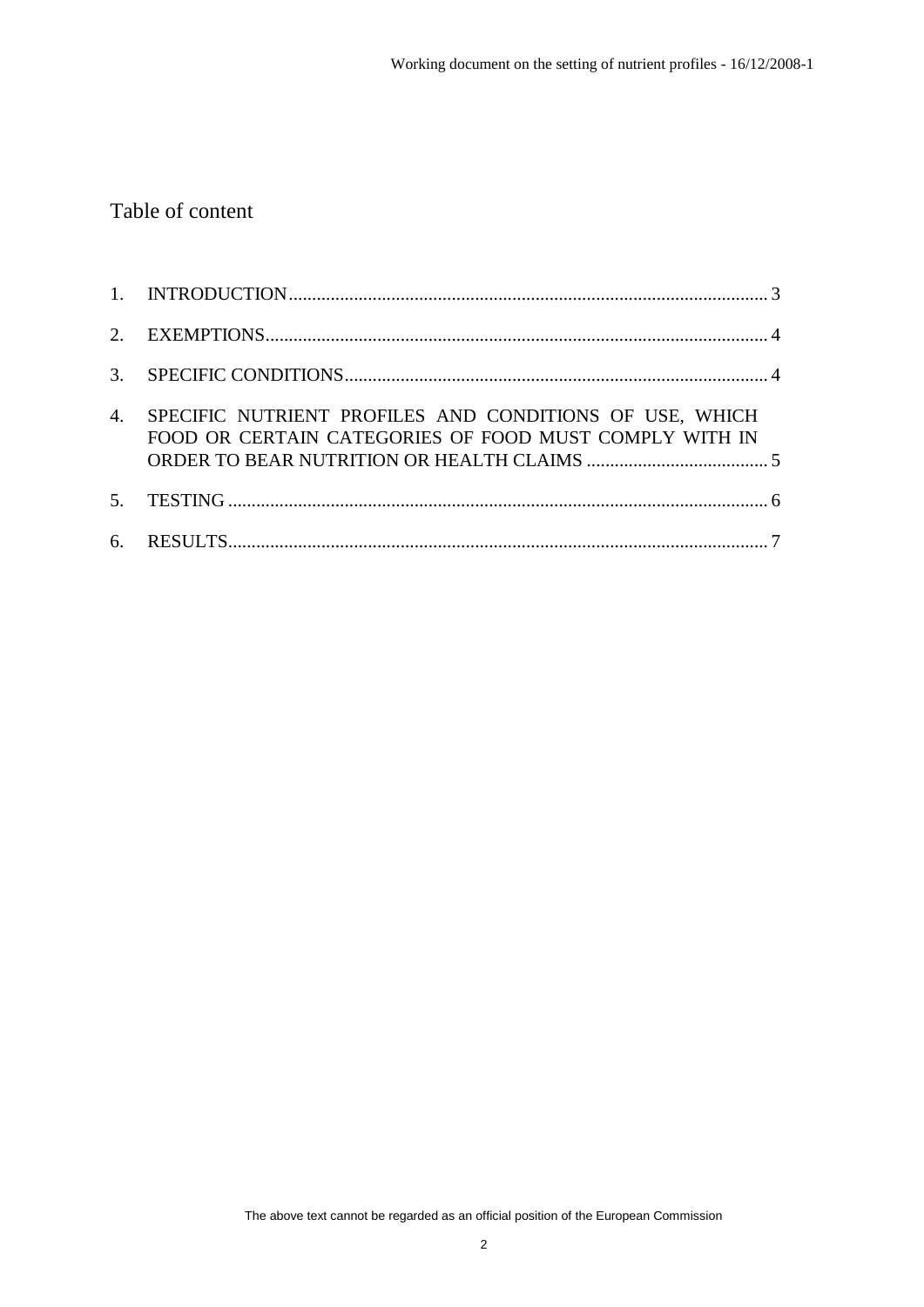#### **1. INTRODUCTION**

Regulation (EC) 1924/2006 foresees the setting of nutrient profiles, via the regulatory committee procedure with scrutiny by January 2009.

Following discussions with Member States experts on 27 October and 21 November, and with stakeholders on 28 November 2008, please find enclosed a working document of DG Health and Consumers with updated proposals for the setting of nutrient profiles, as foreseen by Regulation (EC) 1924/2006.

Written contributions from Member State asking for more time to consider the different options were received after the meeting The present document takes account of the written contributions sent by Member States experts until 16 December 2008.

This document will be the basis for the exchange of view in the next meeting of the Standing Committee on the Food Chain and Animal Health on 18 December, and of the Working Group with experts from Member States on 19 December 2008.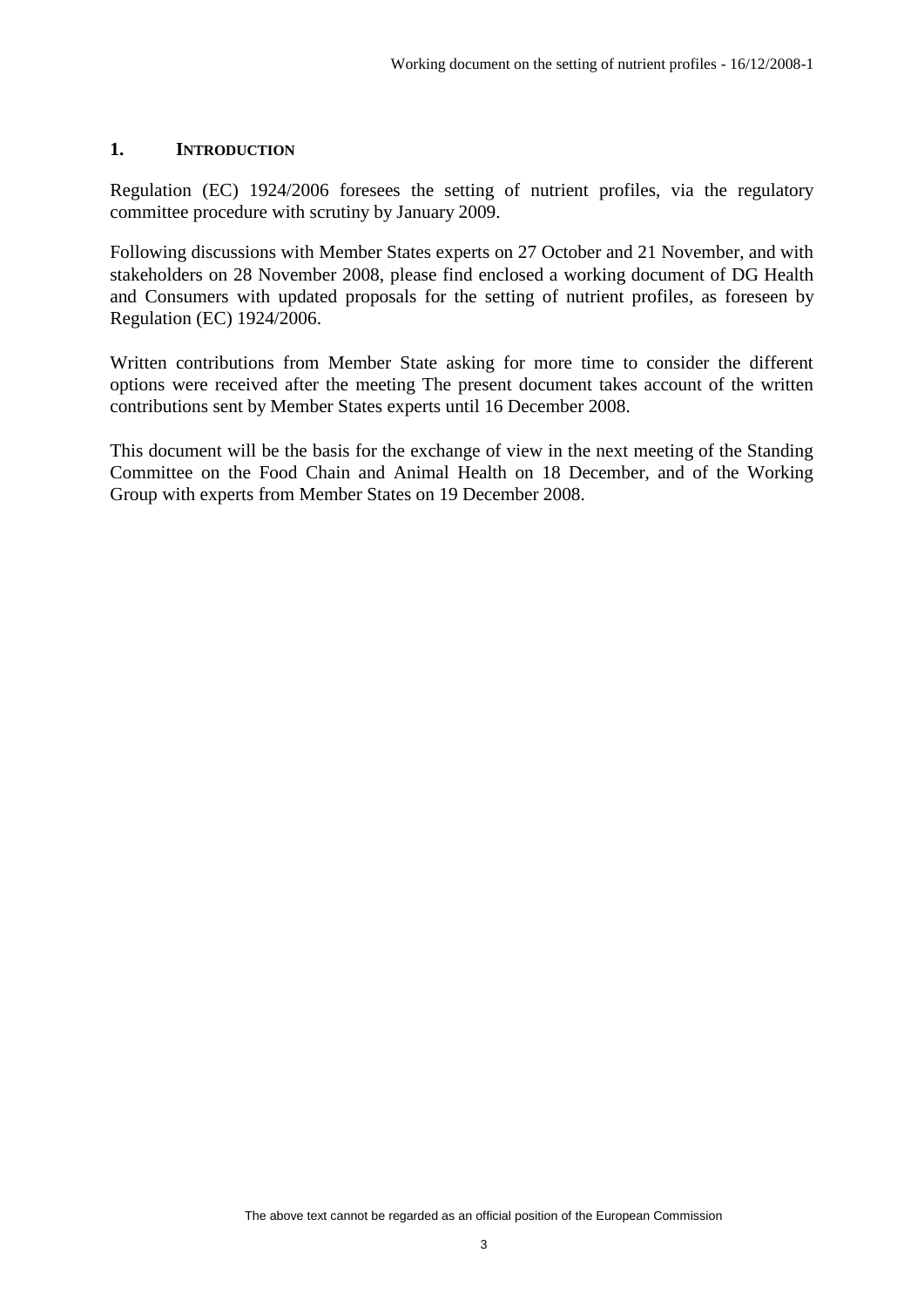#### **2. EXEMPTIONS**

Exemptions/derogations from the requirement to respect established nutrient profiles, or adjusted nutrient profiles is envisaged for certain foods or categories of foods depending on their role and importance in the diet of the population:

- The following foods or food categories could be exempted to comply with the nutrient profiles referred to in Article 1 where they bear nutrition or health claims:
	- o Fruits, vegetables and their products, presented fresh, frozen, dried, or under any other form in so far as they contain no added sugars, salt or fat;
	- o Food supplements as defined in Article (2)(a) of Directive  $2002/46$ /EC<sup>1</sup>.
- The following dietetic foods could be exempted to comply with the nutrient profiles with regard to their nutrients for which levels are already regulated:
	- o Cereal-based foods and baby foods intended for infants and young children covered by Commission Directive 2006/125/EC<sup>2</sup>;
	- o Foods intended for use in energy-restricted diets for weight reduction covered by Commission Directive  $96/8/EC^3$ ;
	- o Infant formulae and follow-on formulae covered by Commission Directive  $2006/141/EC^4$ ;
	- o Dietary foods for special medical purposes covered Commission Directive  $1999/21/EC^5$ .

#### **3. SPECIFIC CONDITIONS**

For food in dried form, such as milk powder and preparations for instant drinks to be reconstituted with water or milk and for foods in concentrated forms such as fruit syrup, nutrient profiles could apply to the food as reconstituted following manufacturer instructions.

 $\overline{a}$ 

- <sup>3</sup> OJ L 139, 31.5.2007, p.22
- <sup>4</sup> OJ L 401, 30.12.2006, p.130.
- $5$  OJ L 91, 7, 4, 1999, p.29.

<sup>&</sup>lt;sup>1</sup> OJ L 183, 12.7.2002, p. 51. Directive as amended by Commission Directive 2006/37/EC (OJ L 94, 1.4.2006, p. 32).

<sup>2</sup> OJ L 339, 6.12.2006, p. 16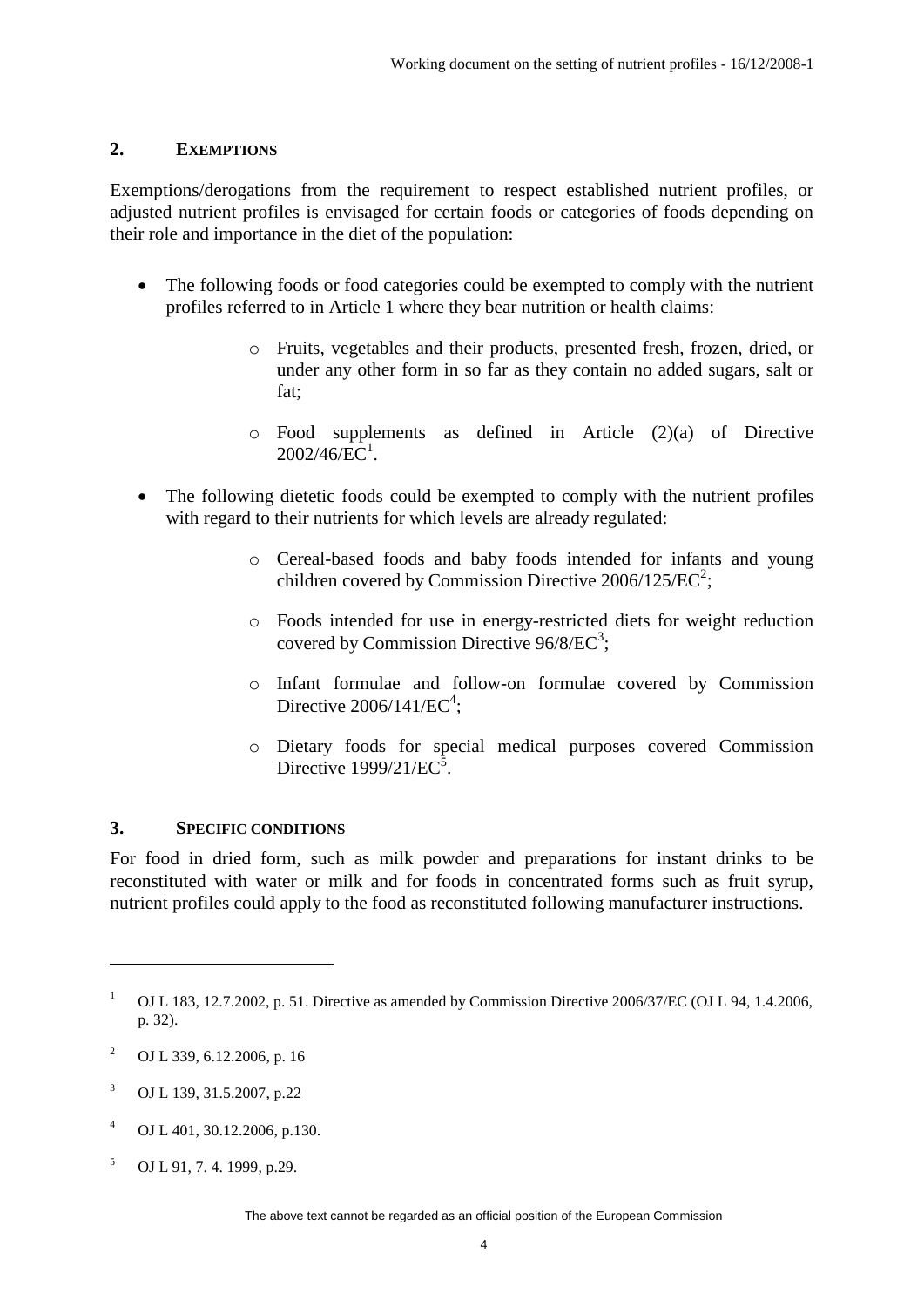### **4. SPECIFIC NUTRIENT PROFILES AND CONDITIONS OF USE, WHICH FOOD OR CERTAIN CATEGORIES OF FOOD MUST COMPLY WITH IN ORDER TO BEAR NUTRITION OR HEALTH CLAIMS**

|                                                     |                                                                                                                        |                                                                                                                           | <b>Thresholds</b>                |                                            |                                         |
|-----------------------------------------------------|------------------------------------------------------------------------------------------------------------------------|---------------------------------------------------------------------------------------------------------------------------|----------------------------------|--------------------------------------------|-----------------------------------------|
| <b>Food category</b>                                |                                                                                                                        | <b>Specific conditions</b>                                                                                                | Sodium<br>(mg/100g)<br>or 100ml) | <b>Saturates</b><br>$(g/100g$ or<br>100ml) | <b>Sugars</b><br>$(g/100g$ or<br>100ml) |
| as defined in Council Regulation<br>(EC) No 2991/94 | Vegetable oils and spreadable fats                                                                                     |                                                                                                                           | 500                              | 30                                         |                                         |
| products                                            | Fruits, vegetables, nuts, and their                                                                                    | Minimum 50g of fruit,<br>vegetable or nut per 100g of<br>finished products                                                | 400                              | 5                                          | 15                                      |
| Meat or meat products                               |                                                                                                                        | Minimum 50g of meat per<br>100g of finished products                                                                      | 700                              | 5                                          |                                         |
| Fish or fishery products                            |                                                                                                                        | Minimum 50g of fish per 100g<br>of finished products                                                                      | 500                              | 10                                         |                                         |
| Dairy products                                      | Dairy products,<br>except cheeses                                                                                      | Minimum 50g of dairy<br>constituent per 100g of<br>finished products                                                      | 300                              | 2,5                                        | 15                                      |
|                                                     | Cheeses                                                                                                                |                                                                                                                           | 600                              | 10                                         | 15                                      |
| Cereal and<br>cereal products                       | Cereal and<br>cereal products<br>except breakfast<br>Minimum 50g of cereal per<br>cereals<br>100g of finished products |                                                                                                                           | 400                              | 5                                          | 15                                      |
|                                                     | <b>Breakfast</b><br>cereals                                                                                            |                                                                                                                           | 500                              | 5                                          | 25                                      |
| Non alcoholic beverages                             |                                                                                                                        | Insofar as they do not qualify<br>for one of the above<br>mentioned food categories                                       |                                  |                                            | 8                                       |
|                                                     |                                                                                                                        | Minimum 200g per serving<br>size                                                                                          |                                  |                                            |                                         |
| Ready meals, soups and<br>sandwiches                |                                                                                                                        | Minimum 2 of the following:<br>- 30g fruits, vegetable and/or<br>nuts, 30g cereals, 30g meat,<br>30g fish and/or 30g milk | 400                              | 5                                          | 10                                      |
| Other foods                                         |                                                                                                                        | Insofar as they do not qualify<br>for one of the above<br>mentioned food categories                                       | 300                              | $\overline{2}$                             | 10                                      |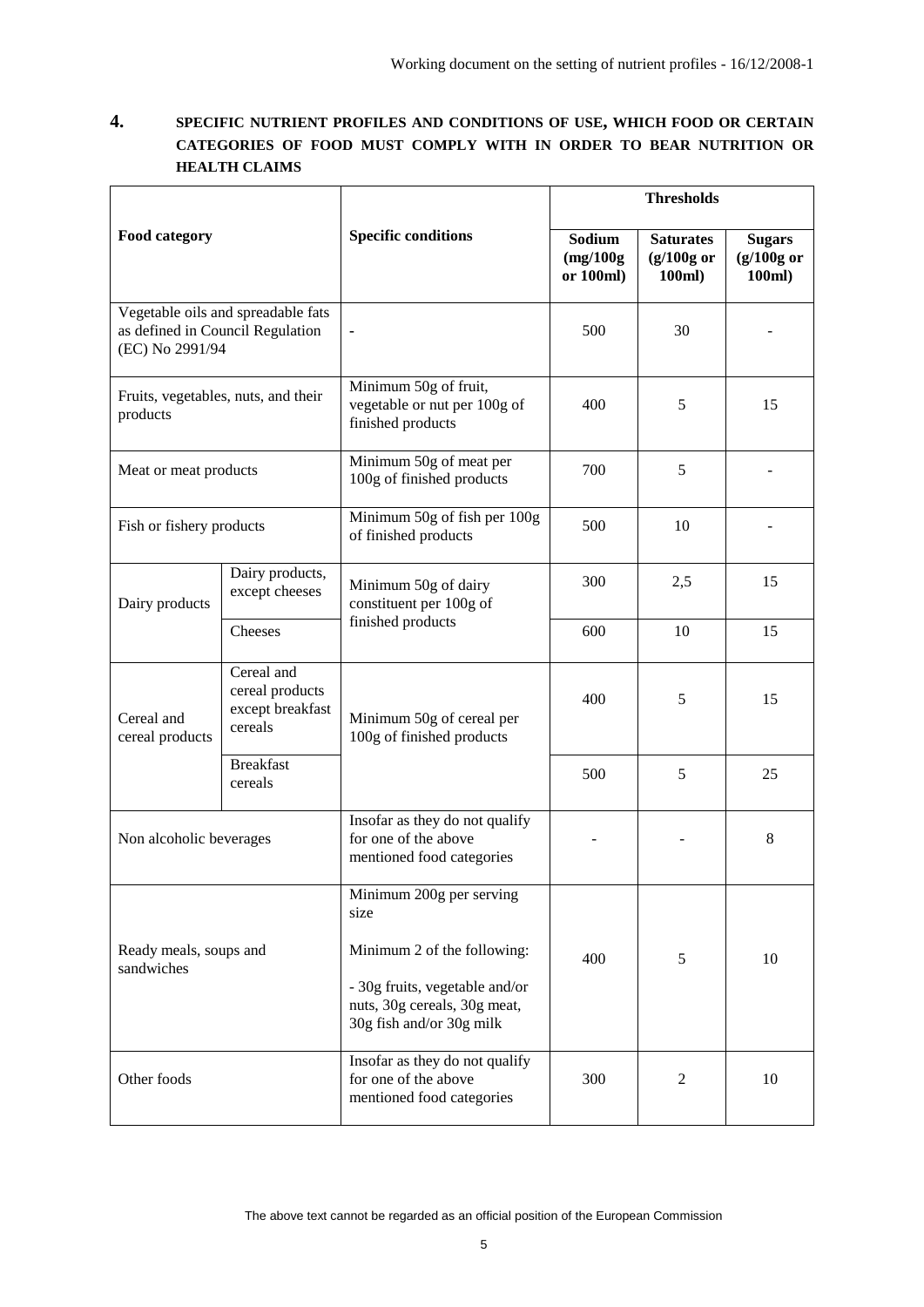## **5. TESTING**

 $\overline{a}$ 

The thresholds were tested using the following values in the testing tool, including the additional line on ready meals:

**Table 4:** threshold values<sup>6</sup> for the testing tool<sup>7</sup>

| <b>Food category</b>            | <b>Energy</b><br>(kcal/100g) | Sodium<br>(mg/100g) | <b>Saturated</b><br>fat<br>(g/100g) | <b>Sugars</b><br>(g/100g) |
|---------------------------------|------------------------------|---------------------|-------------------------------------|---------------------------|
| Beverage (non-milk)             | 901                          | 100000              | 101                                 | 8                         |
| Juice or nectar                 | 901                          | 100000              | 101                                 | 15                        |
| Egg or egg product              | 901                          | 300                 | $\overline{2}$                      | 10                        |
| Fat or oil                      | 901                          | 500                 | 30                                  | <b>101</b>                |
| Fruit or fruit product          | 901                          | 400                 | 5                                   | 15                        |
| Grain or grain product          | 901                          | 400                 | 5                                   | 15                        |
| <b>Bread</b>                    | 901                          | 400                 | 5                                   | 15                        |
| <b>Breakfast cereals</b>        | 901                          | 500                 | 5                                   | 25                        |
| Meat or meat product            | 901                          | 700                 | 5                                   | 101                       |
| Milk, milk product or milk sub, | 901                          | 300                 | 2,5                                 | 15                        |
| Cheese                          | 901                          | 600                 | 10                                  | 15                        |
| Imitation milk products         | 901                          | 300                 | $\overline{2}$                      | <b>10</b>                 |
| Miscellaneous product           | 901                          | 300                 | $\overline{2}$                      | <b>10</b>                 |
| Nut, seed or kernel             | 901                          | 400                 | 5                                   | 10                        |
| Seafood or related product      | 901                          | 500                 | 10                                  | 101                       |
| Sugar or sugar product          | 901                          | 300                 | $\overline{2}$                      | 10                        |
| Vegetable or vegetable product  | 901                          | 400                 | 5                                   | 15                        |
| Ready meal, soup, sandwich      | 901                          | 400                 | 5                                   | 10                        |

 $<sup>6</sup>$  Values 901 for energy, 100000 for sodium, 101 for saturated fat and sugars are entered to inactivate a criterion</sup> for a given category.

 $<sup>7</sup>$  The testing tool was modified to include a line for specific thresholds for ready meals</sup>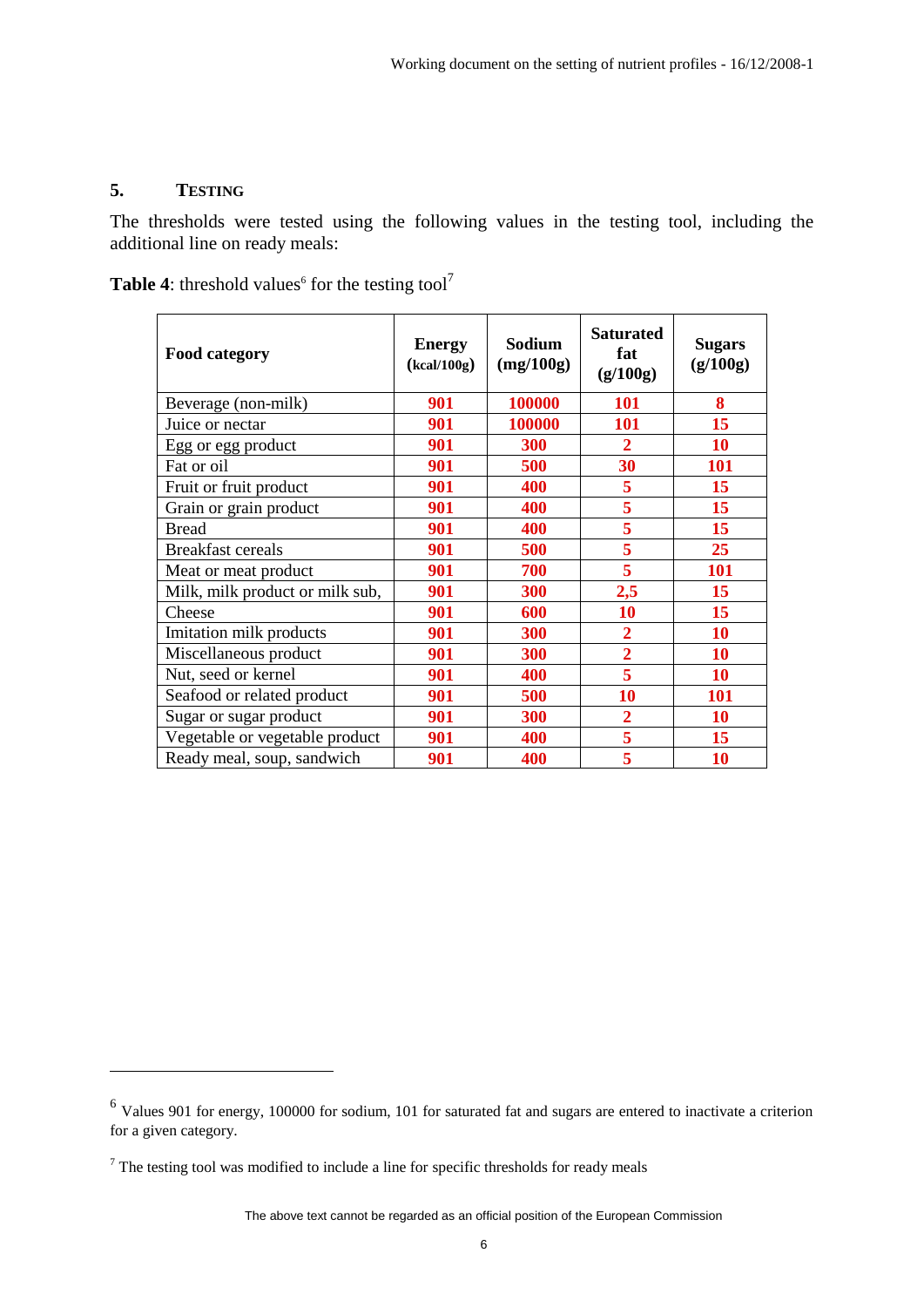#### **6. RESULTS**

The results are summarised in the following graphics. The testing tool should be used to access detailed results.